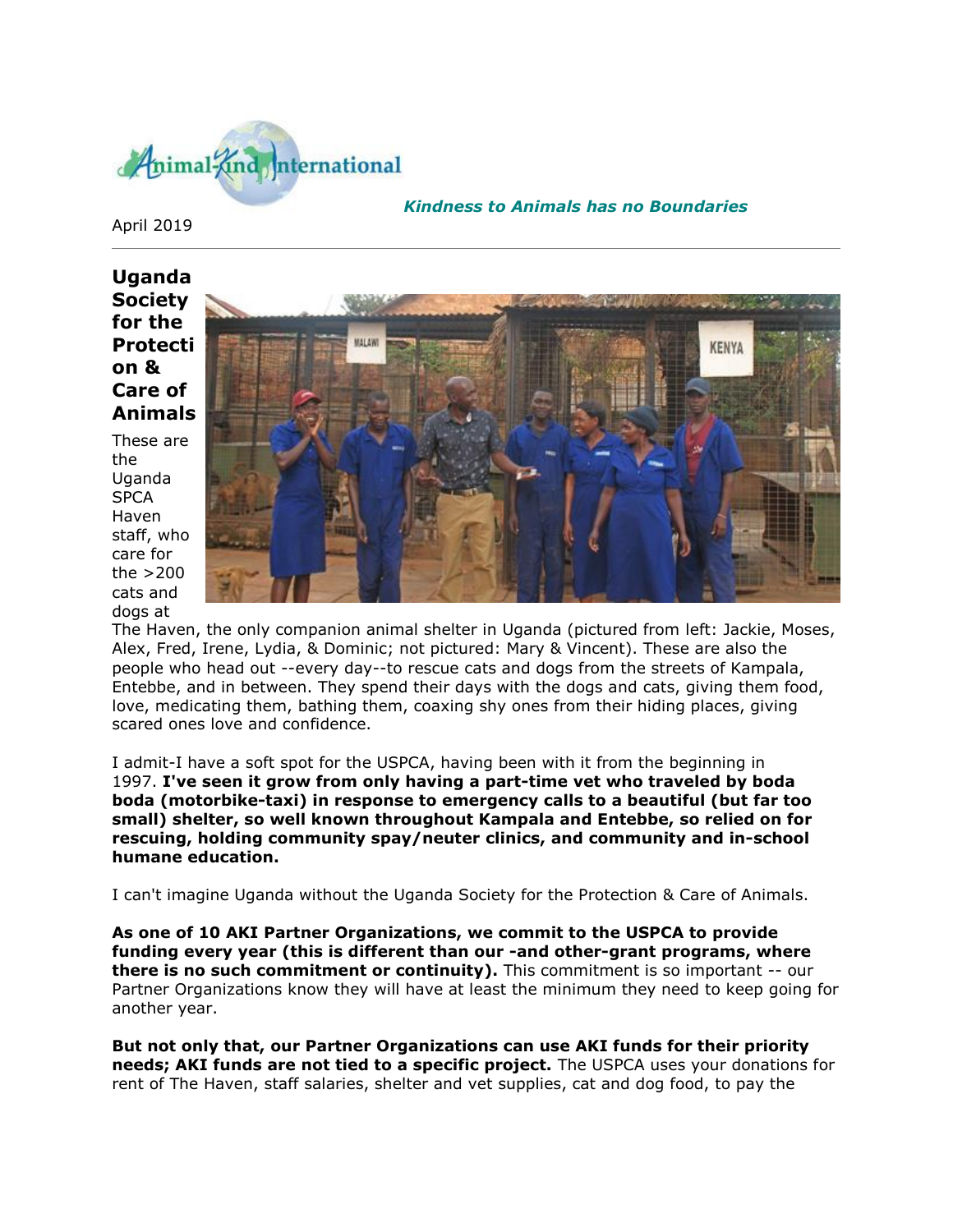electricity bill at The Haven--i**n other words, because of our AKI donors, we don't have to imagine a Uganda without the USPCA.**

**But with the increase in the number of animals at The Haven (I looked back to 2010, there were about 80 animals at The Haven then v. the 230 now), donations have not kept up. We are grateful if you can help**-we love monthly donations, but everything helps to ensure that the USPCA (and our other Partner Organizations) can continue their work for animals in some of the most resource-poor parts of the world.

**[See the USPCA page on the AKI website,](http://cts.vresp.com/c/?AnimalKindInternatio/5d6a68e86f/f33df9aebc/f8dbc36b43) https://www.animal-kind.org/uganda, [where you can read about the AKI-USPCA Partnership, and securely donate to the](http://cts.vresp.com/c/?AnimalKindInternatio/5d6a68e86f/f33df9aebc/f8dbc36b43)  [USPCA.](http://cts.vresp.com/c/?AnimalKindInternatio/5d6a68e86f/f33df9aebc/f8dbc36b43)**

### **Appreciation Award for all AKI Supporters**

During my recent visit to Uganda, I spent every Saturday and Sunday of 3 weekends at The Haven. Each day, I witnessed rescues, the amazing care and attention of the staff and volunteers, and I had the pleasure of being around almost 200 dogs and about 30 cats.

**I wouldn't want to imagine a single one of them having to live on the streets of Kampala--Kampala's streets are no place for** 



**dogs (cats do a little better).** Each dog and cat has their story, often a harrowing one.

**I am so grateful that because of our AKI donors we can provide such needed funding to the USPCA. AKI Supporters, this award from the Uganda SPCA is for you.**

## **[The AKI Blog \(April\)](http://cts.vresp.com/c/?AnimalKindInternatio/5d6a68e86f/f33df9aebc/661a6ee797)**

Through the AKI Blog, we keep our supporters updated about how their donations are used. We have 3 new AKI Blog posts for April:

 **[Have A Heart-Namibia & AKI in](http://cts.vresp.com/c/?AnimalKindInternatio/5d6a68e86f/f33df9aebc/d56a704e44)  [2019](http://cts.vresp.com/c/?AnimalKindInternatio/5d6a68e86f/f33df9aebc/d56a704e44)** by HAH's Geesche Neuberg (about the AKI Emergency Fund in Namibia and AKI-supported booster vaccinations and anti-parasite treatments for HAH-Namibia's returning clients)

**[The Liberia AWCS & AKI Partnership](http://cts.vresp.com/c/?AnimalKindInternatio/5d6a68e86f/f33df9aebc/ae48171c67)** 

**[\(January-April 2019\)](http://cts.vresp.com/c/?AnimalKindInternatio/5d6a68e86f/f33df9aebc/ae48171c67)** by LAWCS's Morris Darbo (about LAWCS's AKI-supported programs: basic animal care clinics-photo above, in-school humane ed program, and the new LAWCS community engagement program)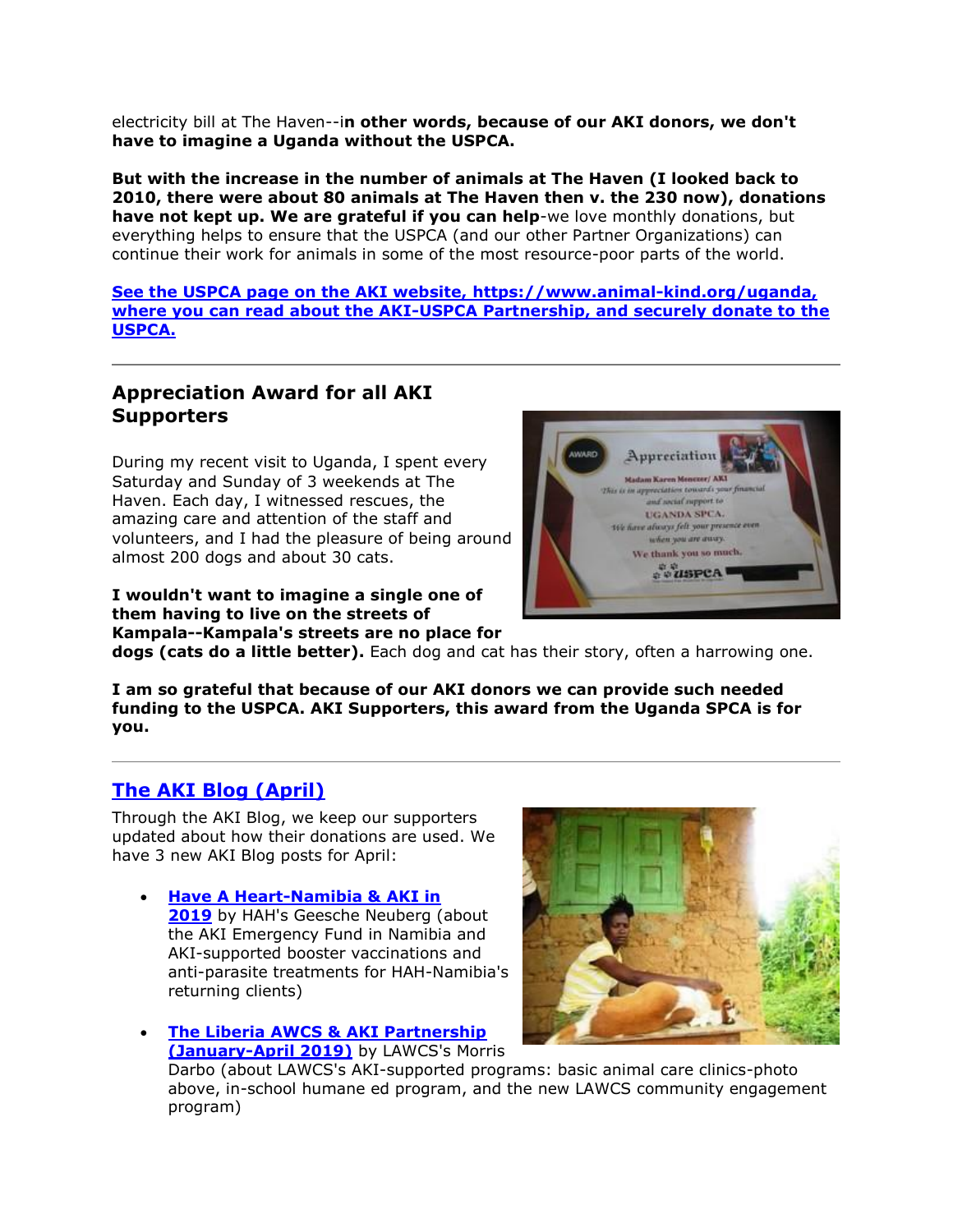**[OIPA-Cameroon is pleading for donations to help a poor family keep the](http://cts.vresp.com/c/?AnimalKindInternatio/5d6a68e86f/f33df9aebc/86fda7e496)  [rescued puppy they](http://cts.vresp.com/c/?AnimalKindInternatio/5d6a68e86f/f33df9aebc/86fda7e496) love** by OIPA-Cameroon's Che Gilbert (about a 75 year old woman and her granddaughter, who rescued a puppy, are willing to do all in their power to keep the puppy happy and healthy, but need a little financial help. **OIPA-Cameroon, an AKI 2018 grant recipient, is hoping to raise US\$350 to cover 2 years of care, including the puppy's neuter surgery, dog food, and shots. Donations can be made through the AKI website (please designate OIPA-Cameroon, thank you!)** As always, we will keep you posted about how the new member of this loving family is doing).

# **[READ THE AKI BLOG](http://cts.vresp.com/c/?AnimalKindInternatio/5d6a68e86f/f33df9aebc/6eec1f228f)**

## **AKI's 2019 Africa-Based Animal Welfare Organization Grant Program**

In next month's AKI newsletter, we'll announce the details of our 2nd annual grant program for Africa-Based Animal Welfare Organizations.

We've learned several lessons from our 1st grant program in 2018--which we'll use to design our 2019 program. We want 2019 to be as impactful as 2018 has been. For example.....

**In just one of their 6 mobile donkey clinics funded by the 2018 AKI grant, Social & Animal Welfare Service-Somaliland's March mobile clinic treated 162 donkeys, 31 cows and their 21 calves, and 10 camels like the one in the picture to the right.** The camel was treated for mastitis; the SAWS vet provided pen



strep, albendazole, and gave the owners a vial for 3 more days of injections.

**Last year, we intended to fund 3 grants and because of generous donors, we ended up funding 8!! We hope you'll come through for us again in 2019. As always, we are grateful for your support--there are so few funding sources for animal welfare organizations in Africa!**

#### **[READ ABOUT OUR 2018 GRANT PROGRAM](http://cts.vresp.com/c/?AnimalKindInternatio/5d6a68e86f/f33df9aebc/96b65c7448)**

And watch that page for details of our 2019 Africa-Based Animal Welfare Organization Grant Program.

#### **We are grateful...**

**to you for what your donations have allowed us to do for animals in some of the poorest parts of the world-but also, where there are amazing animal welfare advocates helping animals, who are doing so much with so little. (Please click the picture to the right to** *[Donate to AKI](http://cts.vresp.com/c/?AnimalKindInternatio/5d6a68e86f/f33df9aebc/a73f7805b1)***).**

### I'd like to donate to AKI